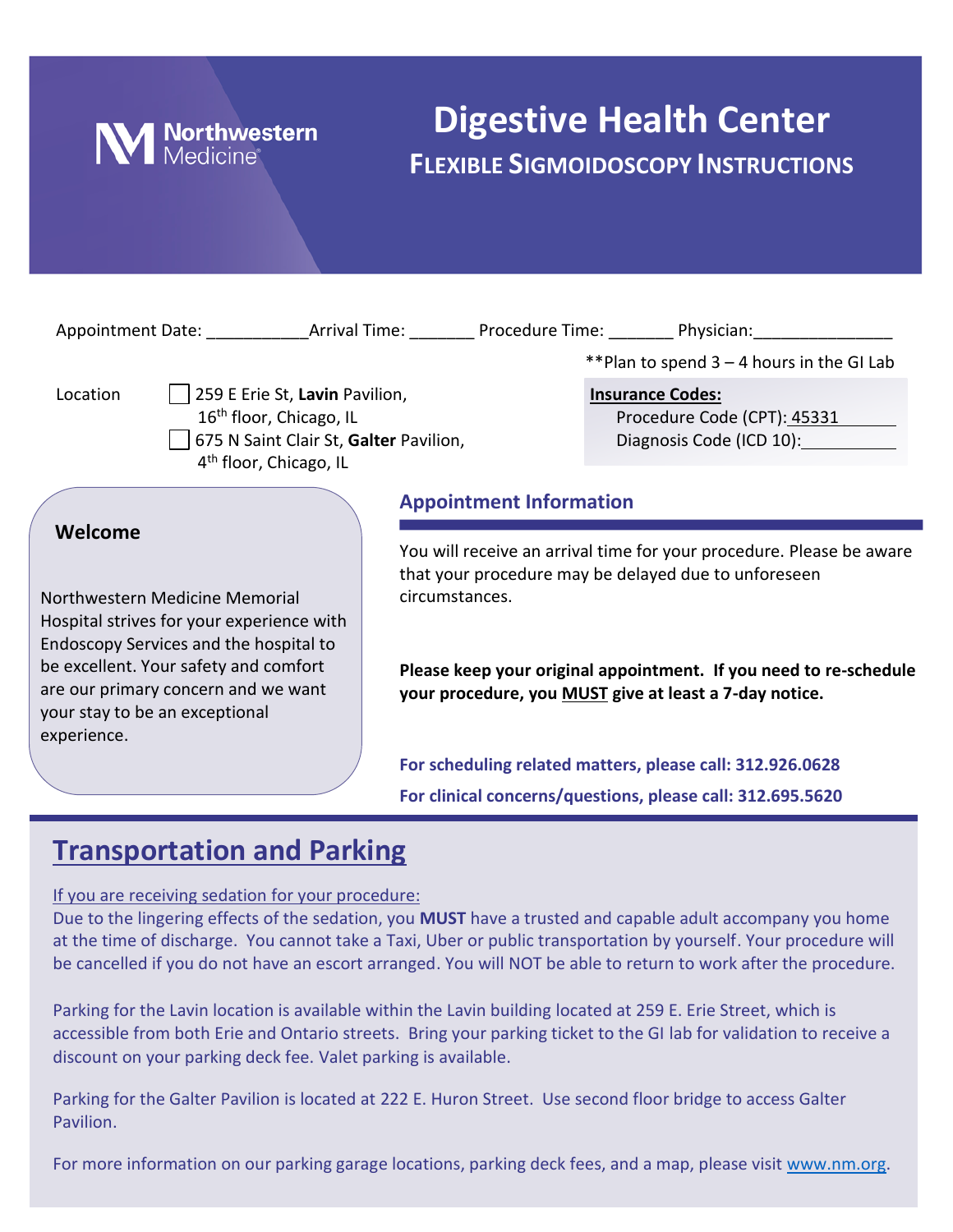

| <b>Timeline</b>                                         | <b>Procedure Preparation</b>                                                                                                                                                                                                                                                                                                                                                                                                                                                                                                                                                                                                                                                                                                                                                                                                                                                                                                                                                                                                                                                                                                                                                                                                                                                                                                                                         |
|---------------------------------------------------------|----------------------------------------------------------------------------------------------------------------------------------------------------------------------------------------------------------------------------------------------------------------------------------------------------------------------------------------------------------------------------------------------------------------------------------------------------------------------------------------------------------------------------------------------------------------------------------------------------------------------------------------------------------------------------------------------------------------------------------------------------------------------------------------------------------------------------------------------------------------------------------------------------------------------------------------------------------------------------------------------------------------------------------------------------------------------------------------------------------------------------------------------------------------------------------------------------------------------------------------------------------------------------------------------------------------------------------------------------------------------|
| 14 DAYS<br><b>BEFORE THE</b><br><b>PROCEDURE</b>        | $\triangleright$ If you are taking a <b>blood thinner (Coumadin, Plavix, Eliquis, etc.)</b> other than aspirin,<br>please contact your prescribing physician at least 2 weeks before your procedure to<br>discuss how long to hold these medications. Your prescribing physician will tell you how<br>many days prior to your procedure to stop/bridge your blood thinner. You may continue<br>to take aspirin.                                                                                                                                                                                                                                                                                                                                                                                                                                                                                                                                                                                                                                                                                                                                                                                                                                                                                                                                                      |
| <b>7 DAYS</b><br><b>BEFORE THE</b><br><b>PROCEDURE</b>  | $\triangleright$ If you are taking a <b>blood thinner</b> (Coumadin, Plavix, Eliquis, etc.) other than aspirin,<br>please begin following your prescribing physician's instructions for discontinuing or<br>bridging this medication prior to the procedure. You may continue to take aspirin.<br>If you are taking diabetic medication, please contact the prescribing physician to discuss<br>➤<br>dosage adjustments to avoid low blood sugar.<br>Please ensure you have obtained your 4 fleets enemas from your pharmacy.<br>➤                                                                                                                                                                                                                                                                                                                                                                                                                                                                                                                                                                                                                                                                                                                                                                                                                                   |
| <b>3 DAYS</b><br><b>BEFORE THE</b><br><b>PROCEDURE</b>  | $\triangleright$ Please contact your insurance company to verify coverage and if you will have any out of<br>pocket costs, or precertification requirements. Please see the insurance/billing handout<br>for more information on billing, coding, and potential out-of-pocket costs.<br>This procedure is often performed without sedation. If your physician indicates that you<br>➤<br>will be receiving sedation, please make transportation arrangements utilizing the<br>transportation and parking section of this document.<br>$\triangleright$ You may complete pre-procedure forms ahead of time by visiting:<br>https://www.nm.org/conditions-and-care-areas/digestive-health.<br>Scroll to the bottom of the page and locate Related Resources. Select GI Lab<br>$\circ$                                                                                                                                                                                                                                                                                                                                                                                                                                                                                                                                                                                  |
| <b>THE DAY</b><br><b>BEFORE THE</b><br><b>PROCEDURE</b> | Patient Questionnaire and Medication List.<br>$\triangleright$ If you develop any moderate to severe cold symptoms (cough, sore throat, runny nose,<br>etc.), a fever, new cut or wounds, or experience any other changes in your health before<br>your procedure, please contact your physician's office.<br><b>Diet Instructions:</b><br>If you are receiving sedation:<br>$\triangleright$ Do not eat anything including gum, mints, tobacco, cough drops, or smoke any substance<br>(i.e. tobacco, vape, marijuana) after midnight.<br>$\triangleright$ After midnight, you may have plain water, black coffee/tea (no milk or creamer may be<br>added, however, sugar and artificial sweeteners are permitted), apple juice, or Gatorade<br>up to 2 hours prior to your scheduled arrival time. All other beverages/drinks are to be<br>avoided after midnight.<br>If you are not having sedation, there are no eating or drinking restrictions prior to the<br>procedure.<br>Bowel Preparation: Please follow these bowel preparation instructions carefully. The<br>rectum and the lower portion of your colon must be completely emptied of stool so your<br>physician can view the lining of the colon. You will need to purchase 4 Fleet Enemas (a liquid<br>solution that washes out the intestine) which are available over the counter (no prescription |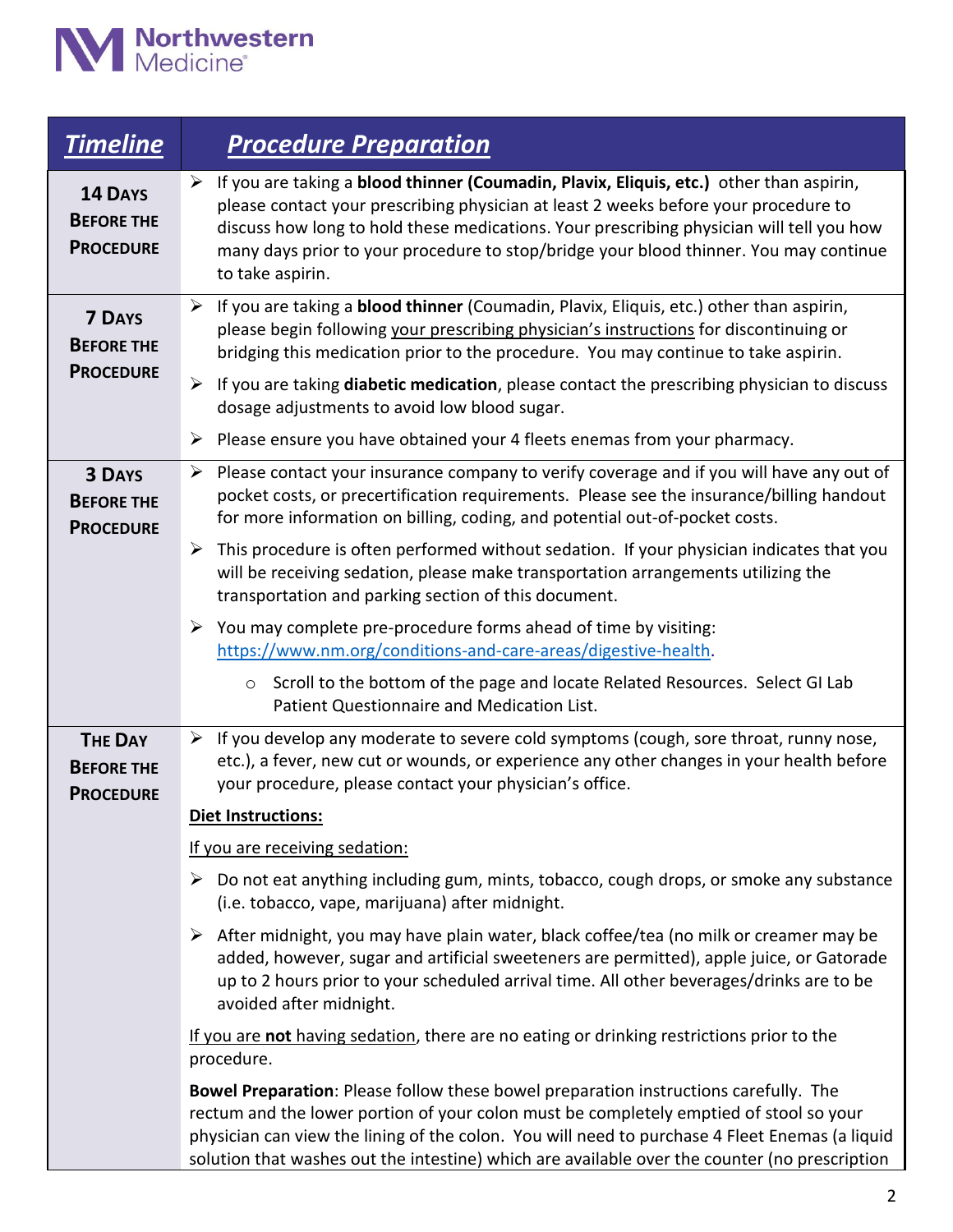

|                                  | is needed).                                                                                                                                                                                                                                                                                                                                                                                                                                                                                             |
|----------------------------------|---------------------------------------------------------------------------------------------------------------------------------------------------------------------------------------------------------------------------------------------------------------------------------------------------------------------------------------------------------------------------------------------------------------------------------------------------------------------------------------------------------|
|                                  | Note: if you have chronic kidney disease/failure, please discard the enema solution and fill<br>bottles with warm tap water instead as this will be easier on your kidneys.                                                                                                                                                                                                                                                                                                                             |
|                                  | Prior to the Sigmoidoscopy (approximately 1 to 2 hours before your arrival time) begin<br>your bowel preparation. Please complete this prior to arriving for the procedure. Follow<br>the instructions on the enema box:                                                                                                                                                                                                                                                                                |
|                                  | Lie on your left side on a flat surface<br>Draw your knees up toward your stomach<br>Remove the top of the enema<br>Insert the enema tip fully into the rectum<br>Squeeze the enema contents into the rectum<br>Hold the enema liquid as long as possible - 3 to 5 minutes is typical<br>Wait for results or bowel movements between each enema<br>If your stool is clear, you do not have to take the 4 <sup>th</sup> enema.<br>If you see any stool after the $3^{rd}$ enema, use the $4^{th}$ enema. |
| <b>THE DAY OF</b><br><b>YOUR</b> | $\triangleright$ On the day of your procedure, please be available by phone. Occasionally, procedure<br>times are adjusted if the previous cases have run longer or are finished early.                                                                                                                                                                                                                                                                                                                 |
| <b>PROCEDURE</b>                 | $\triangleright$ Call your surgery center if you cannot arrive at your scheduled time at 312.926.2425.                                                                                                                                                                                                                                                                                                                                                                                                  |
|                                  | Bring a photo ID and insurance card.<br>➤                                                                                                                                                                                                                                                                                                                                                                                                                                                               |
|                                  | If you have an implanted cardiac defibrillator or pacemaker, bring your device card with<br>you.                                                                                                                                                                                                                                                                                                                                                                                                        |
|                                  | $\triangleright$ If you use any inhalers or a CPAP machine, please bring these items with you to the<br>procedure as they may be needed for the procedure.                                                                                                                                                                                                                                                                                                                                              |
|                                  | $\triangleright$ Wear loose-fitting, comfortable clothes.                                                                                                                                                                                                                                                                                                                                                                                                                                               |
|                                  | Avoid wearing make-up, jewelry, or contact lenses.                                                                                                                                                                                                                                                                                                                                                                                                                                                      |
|                                  | $\triangleright$ If you wear contacts, please bring your glasses as your contacts may need to be removed<br>for the procedure.                                                                                                                                                                                                                                                                                                                                                                          |
|                                  | $\triangleright$ For your privacy and safety, only one guest is allowed in the pre-operative and<br>postoperative holding areas.                                                                                                                                                                                                                                                                                                                                                                        |
|                                  | Your personal items will be placed and remain under your procedure cart during the<br>➤<br>entire visit. We recommend bringing only essential items to the hospital and leaving any<br>valuables at home or give them to a trusted family member or friend. The hospital is not<br>responsible for lost or damaged personal belongings.                                                                                                                                                                 |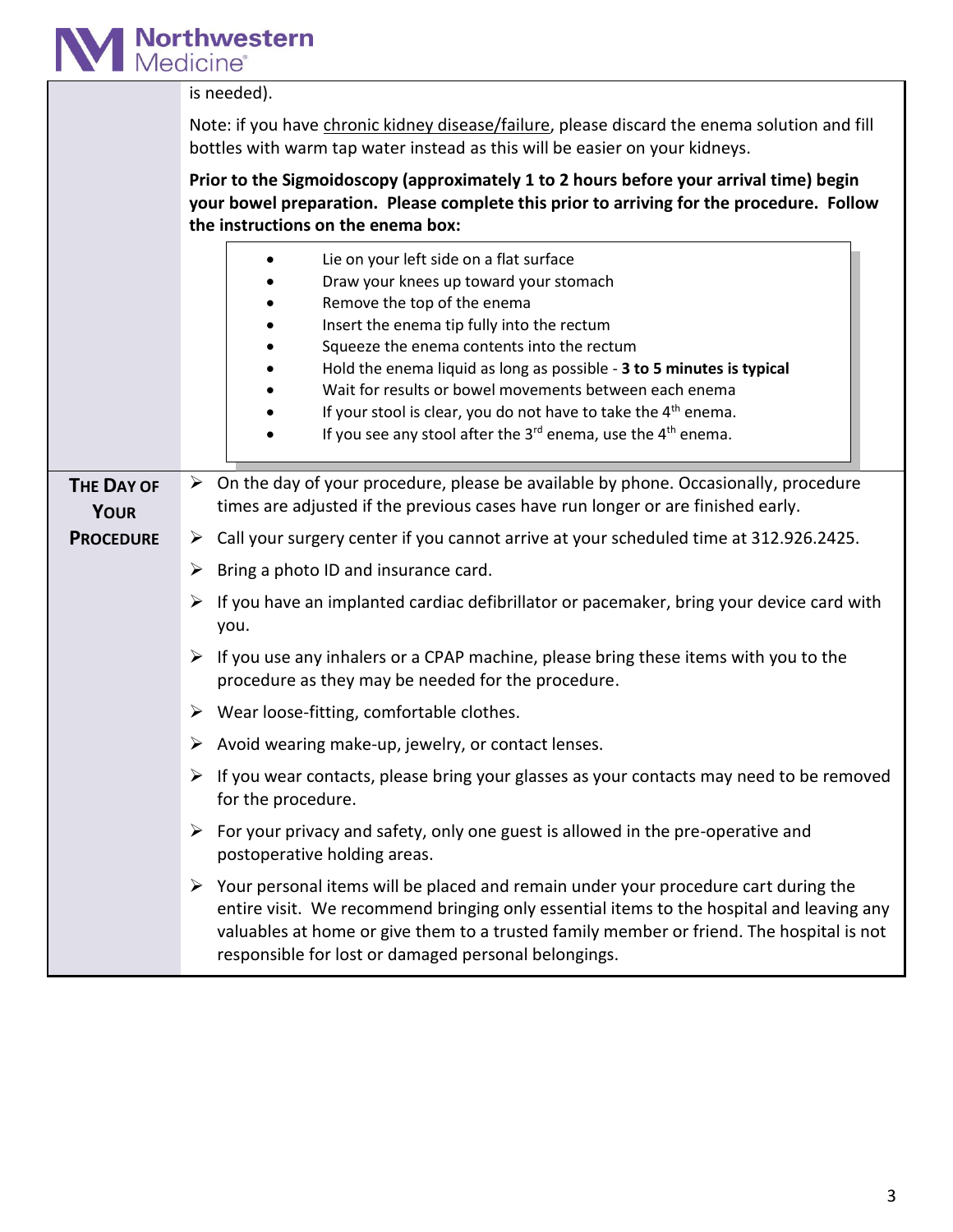# **Northwestern**<br>Medicine®

## **FLEXIBLE SIGMOIDOSCOPY PREPARATION GUIDELINES**

#### **GENERAL**

- Please follow the dosage timing as provided within the prescribed bowel preparation instructions. This method gives the best bowel preparation/cleansing possible. An excellent bowel preparation is crucial for an adequate exam.
- Be sure to finish the entire prep or else the rectum/sigmoid colon may not clean adequately.
- The bowel preparation may result in urgency so please plan appropriately.
- **If you are not having sedation**, there are **no** eating or drinking restrictions prior to the procedure.
- **If you are having sedation**, you may have plain water, black coffee/tea (no milk or creamer may be added, however, sugar and artificial sweeteners are permitted), apple juice, or Gatorade up to 2 hours prior to your scheduled arrival time – after this, nothing by mouth. This includes gum, mints, hard candy, cough drops, and cigarettes/tobacco/vape/marijuana.
- For example, for a 7:30 AM arrival time, nothing by mouth after 5:30 AM.

#### **MEDICATIONS**

- If you are taking a **blood thinner (Coumadin, Plavix, Eliquis, etc.)** other than aspirin, please contact your prescribing physician at least 2 weeks before your procedure to discuss how long to hold these medications. You may continue to take aspirin.
	- $\circ$  Do NOT wait until the day before your procedure to have this discussion, as some blood thinners need to be held several days prior to the procedure.
	- o Aspirin, NSAIDs, and fish oil are okay to continue taking.
- If you are taking **diabetic medication**, please contact the prescribing physician to discuss dosage adjustments to avoid low blood sugar.
- You may take your other normal medications up until 2 hours prior to arrival time.

## **CONTACT INFORMATION**

*Please review this document and the FAQ section before calling our office with questions as your question may be answered from within this document.*

| Procedure Scheduling 312.926.0628    |  |
|--------------------------------------|--|
| Pre-Certification 312.926.4645       |  |
|                                      |  |
| Financial counseling/price estimates |  |
|                                      |  |
|                                      |  |
|                                      |  |
| Medical Records 312.926.3376         |  |
| Digestive Health Fax 312.695.7095    |  |